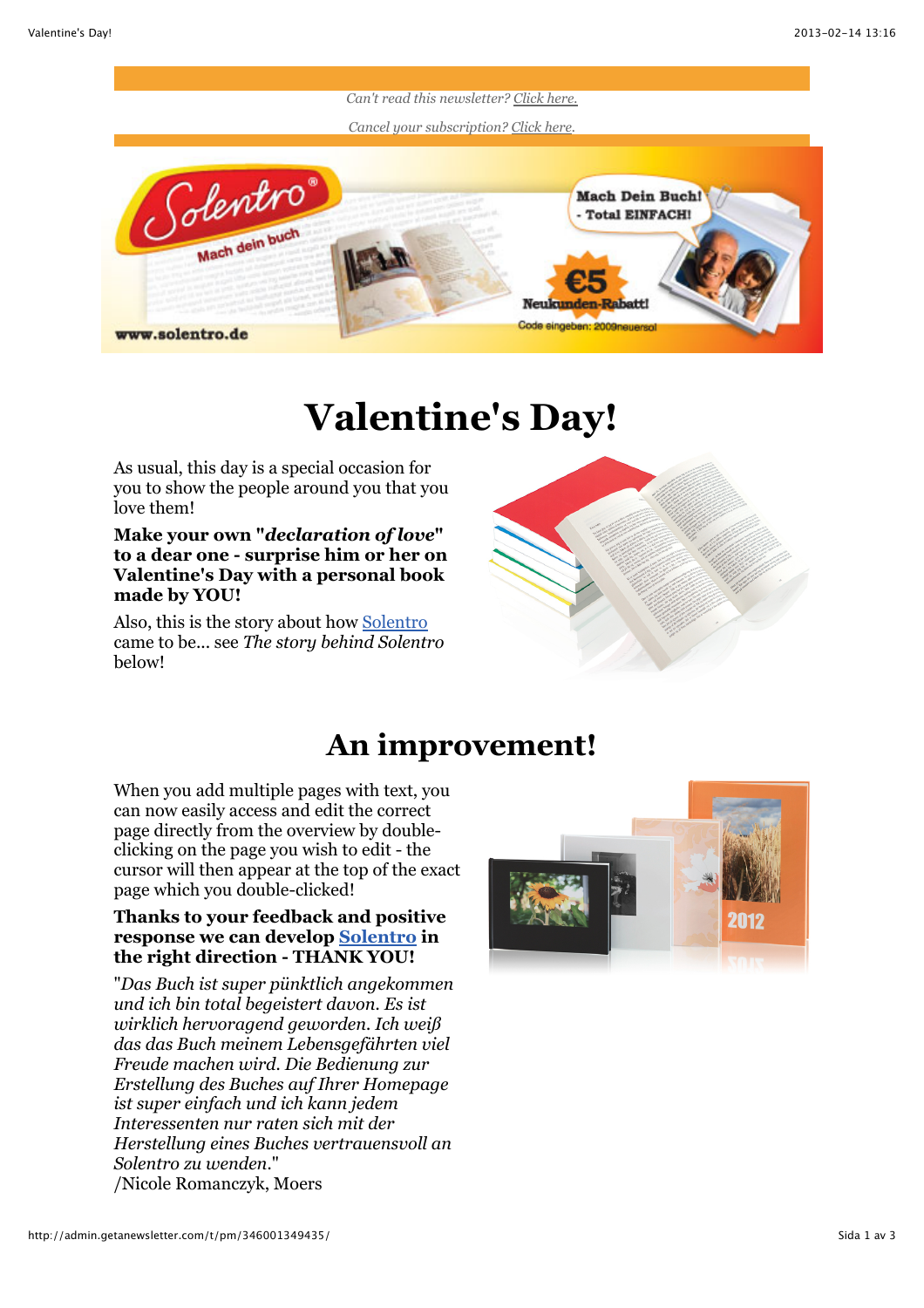## **The story behind Solentro!**

People often ask us what [Solentro](http://www.solentro.de/) means.

[Solentro](http://www.solentro.de/) is a word we have created. To us it means "*to give*" – that's how it all started.

Hampus & Tobias Schildfat, brothers and founders, wanted to give something unique and very personal to their father on his birthday. They contacted friends and family and asked them to describe him.

Out of these greetings they made a book.

What they presented was a journey through time and a story about himself. It was a greatly appreciated gift and soon [Solentro](http://www.solentro.de/) was born...

Now, five years later, anyone can make their own book at [Solentro!](http://www.solentro.de/) We have helped customers in twenty different countries to achieve this.

**The journey continues and we hope you will join us!**



**Greetings! /Hampus & Tobias Schildfat, brothers and founders**



At Solentro you can make [your own book,](http://solentro.com/my_own_book) [photo book, photo album,](http://solentro.com/photo_book) [wedding book,](http://solentro.com/wedding_book) [graduation book](http://solentro.com/graduation_yearbook) ([yearbook\)](http://solentro.com/graduation_yearbook), [christening book,](http://solentro.com/christening_book) [book of remembrance](http://solentro.com/book_of_remembrance)[,blog book,](http://solentro.com/blog_to_book) [retirement book](http://solentro.com/retirement_book), ["my first book"](http://solentro.com/my_first_book) - we focus on simplicity and usability which opens up for your creativity!

> *\* The discount only apply to the price of your book and can not be combined with any other offers. Shipping and handling not included.*